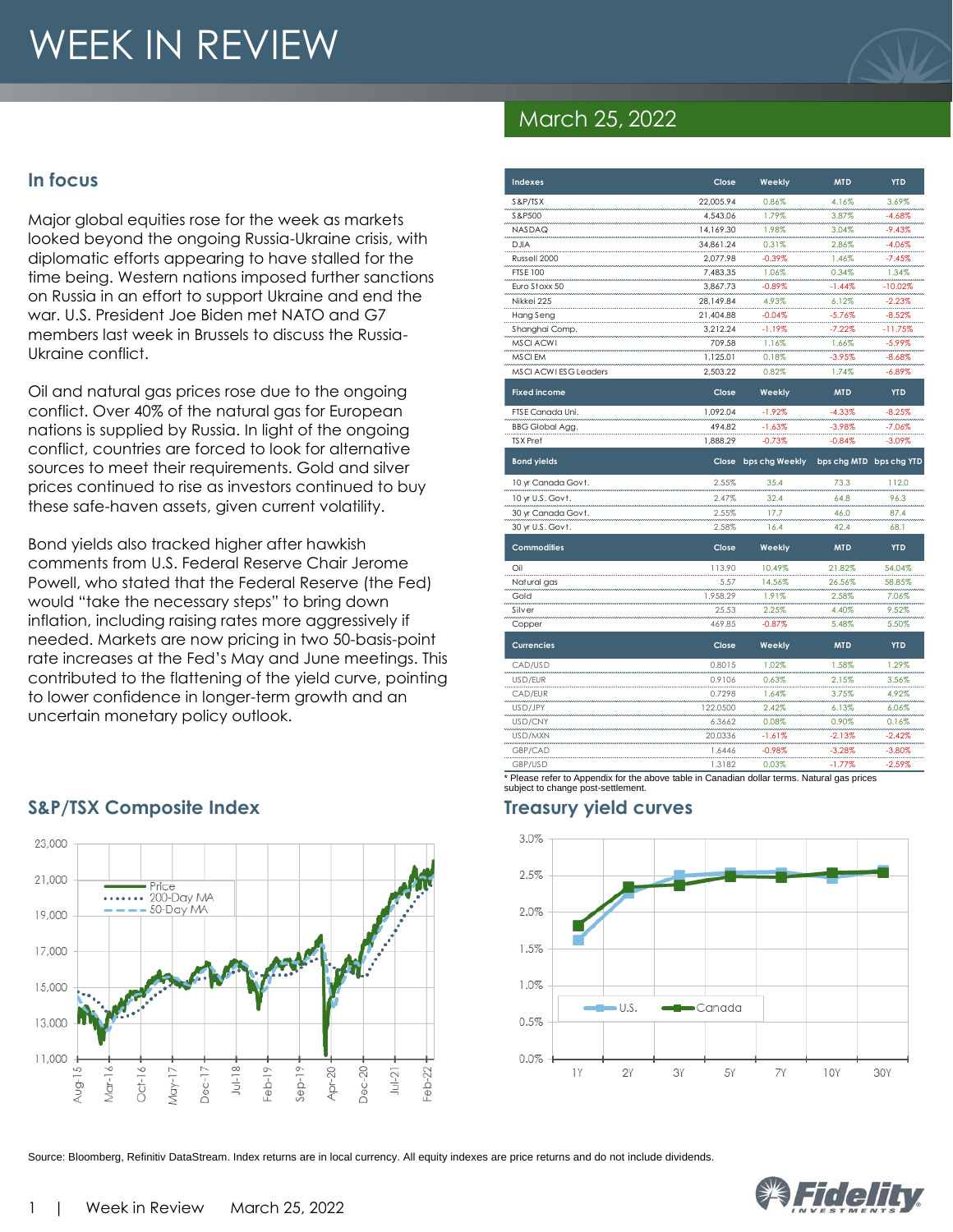| <b>Economic indicators</b>          | Period   | Survey  | <b>Actual</b> | <b>Prior period</b> |
|-------------------------------------|----------|---------|---------------|---------------------|
| Canada industrial product price MoM | Feb      | 2.5%    | $3.1\%$       | 3.0%                |
| U.S. Univ. of Michigan sentiment    | Mar      | 59.7    | 59.4          | 59.7                |
| U.S. initial jobless claims         | $19-Mar$ | 210k    | 187k          | 215k                |
| U.S. new home sales                 | Feb      | 810k    | 772k          | 788k                |
| Eurozone M3 money supply YoY        | Feb      | $6.3\%$ | $6.3\%$       | $6.4\%$             |
| Germany IFO business climate        | Mar      | 94.2    | 90.8          | 98.5                |

#### **Canada**

Canadian equities advanced in line with global peers, led by gains in the health care and energy sectors. In contrast, the information technology and real estate sectors declined.

In the fourth quarter of 2021, job vacancies in Canada reached their highest level, at 915,500, slightly up from the previous quarter reading of 912,600. Record-high job vacancies in the fourth quarter coincided with almost a full recovery of payroll employment and falling unemployment. The job vacancy rate, which measures vacant positions against total labour demand, was 5.3%, an increase from 3.5% in the fourth quarter of 2021. Overall, economic growth has strengthened in Canada as exports and investments continue to recover at a healthy pace.

#### **U.S.**

U.S. equities also gained for the week, continuing their recovery after sharp drawdown early in the year. On a sector basis, the energy and materials sectors rose the most, while the real estate sector declined. The energy sector continued to gain from volatility in oil and gas prices due to the ongoing Russia-Ukraine conflict.

Hawkish comments from Fed Chair Jerome Powell fuelled expectations of a 50-basis-point increase in U.S. interest rates at the Fed's May and June meetings.

Among companies in focus, medical devices manufacturer Cutera rallied over 20% on Friday on positive clinical news. Fertilizer company Nutrien also rose over the week, due to the fallout from the ongoing Ukraine crisis. Electric vehicle manufacturer Tesla also jumped after the automaker opened its new German plant and investors bought into its growth story. In contrast, homebuilder companies such as Lennar and KB Homes declined due to poor home sales figures.

Risk appetite was hurt by news suggesting no change in the Ukraine situation, with ongoing risk of wider war in Europe, and prolonged supply-chain disruptions. Weaker-than-expected U.S. home sales figures, with th e annual sales rate at 772,00, against expectations of 810,000, reflecting the impact of rising mortgage rates and consumer prices, added to the view that the economy is facing much slower growth and weaker profits.

#### **Rest of the world**

European equities declined for the week, detracting from the global trend. Expectations for more U.S. and E.U. sanctions on Russia, along with a stalemate on the ground in Ukraine, dampened sentiment as markets focused again on supply disruptions and other fallout from the conflict, including a worse-than-expected German Ifo report on business sentiment and a series of hawkish statements from Fed officials signalling more aggressive rate increases in May and afterwards.

Another upside surprise in U.K. February inflation figures, with consumer prices up 6.2% from a year earlier, added to the bearish narrative.

In the Asia-Pacific region, Japanese equities rose over the week as investors anticipated a government stimulus package aimed at boosting the economy.

Chinese equities declined for the week after it was reported that the U.S. Public Company Accounting Oversight Board said it was unclear whether Chinese regulators would allow Chinese firms to release enough information to meet U.S. requirements for listing. Risk appetite also suffered as investors took notice of warnings from the U.S. that China should not help Russia evade sanctions.

Among companies in focus, e-commerce giant Alibaba and consumer technology company Xiaomi announced share buybacks, supporting the falling markets.

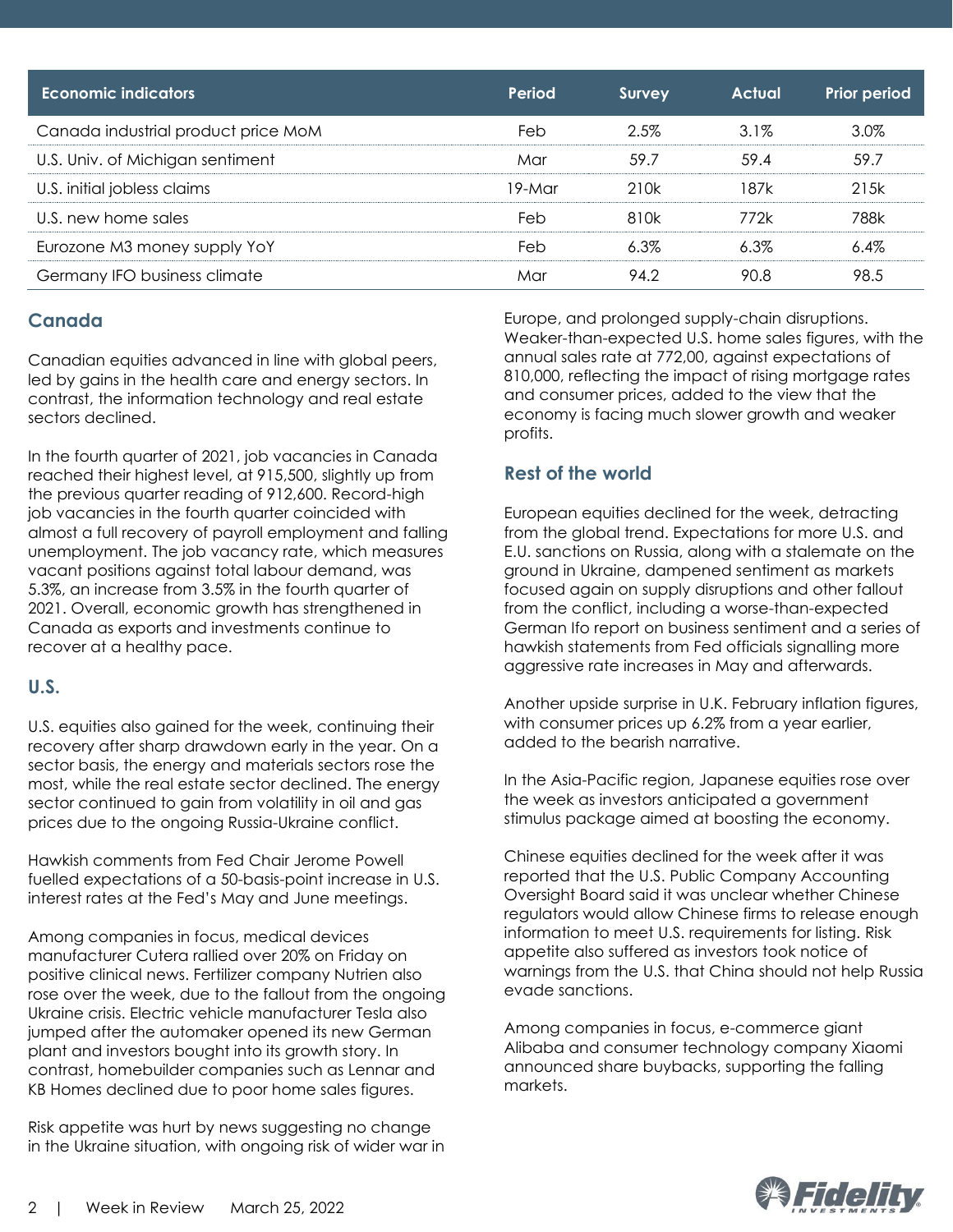#### **Looking ahead**

| <b>Economic indicators</b>          | Period | <b>Survey</b> | <b>Prior period</b> |
|-------------------------------------|--------|---------------|---------------------|
| S&P Global Canada manufacturing PMI | Mar    |               | 56.6                |
| Canada GDP MoM                      | Jan    | $0.2\%$       | 0.0%                |
| U.S. initial jobless claims         | 26-Mar | 200k          | 187k                |
| U.S. change in non-farm payrolls    | Mar    | 490k          | 678k                |
| U.S. ISM manufacturing              | Mar    | 59.0          | 58.6                |
| China manufacturing PMI             | Mar    | 49.8          | 50.2                |

| <b>Central bank meetings</b>  |             |                              |                     |
|-------------------------------|-------------|------------------------------|---------------------|
| <b>Central banks</b>          | <b>Date</b> | <b>Probability of change</b> | <b>Current rate</b> |
| <b>Bank of Canada</b>         | 13-Apr-22   | 192.5%                       | 0.50%               |
| European Central Bank         | 14-Apr-22   | 3.6%                         | $0.00\%$            |
| Bank of Japan                 | 28-Apr-22   | $-3.9\%$                     | $-0.10\%$           |
| Federal Open Market Committee | 4-May-22    | 177.4%                       | 0.50%               |
| <b>Bank of England</b>        | 5-May-22    | 116.9%                       | 0.75%               |

Source: Bloomberg. Probability of change implies the possibility of a central bank hiking interest rates during their upcoming meeting. A negative number in this case means chances of a rate cut rather than a hike.

### **Spotlight**

#### **Equity risk premium edges higher.**

Equity risk premium corresponds to the premium investors seek over the risk-free rate to invest in equity markets. Generally, equity risk premium rises in times of volatility as investors become more risk averse and demand a higher risk/reward payoff. In the chart below, we can see that the equity risk premium breached the 75<sup>th</sup> percentile mark during the COVID-19 crisis, and then came back below the mark at the end of 2021, signalling a return to normalcy. However, rising inflation figures across the world and supply chain disruptions due to the ongoing conflict still threaten to raise the premium investors ask to invest in the highly volatile equity markets.



Source: Aswath Damodaran, Fidelity International.

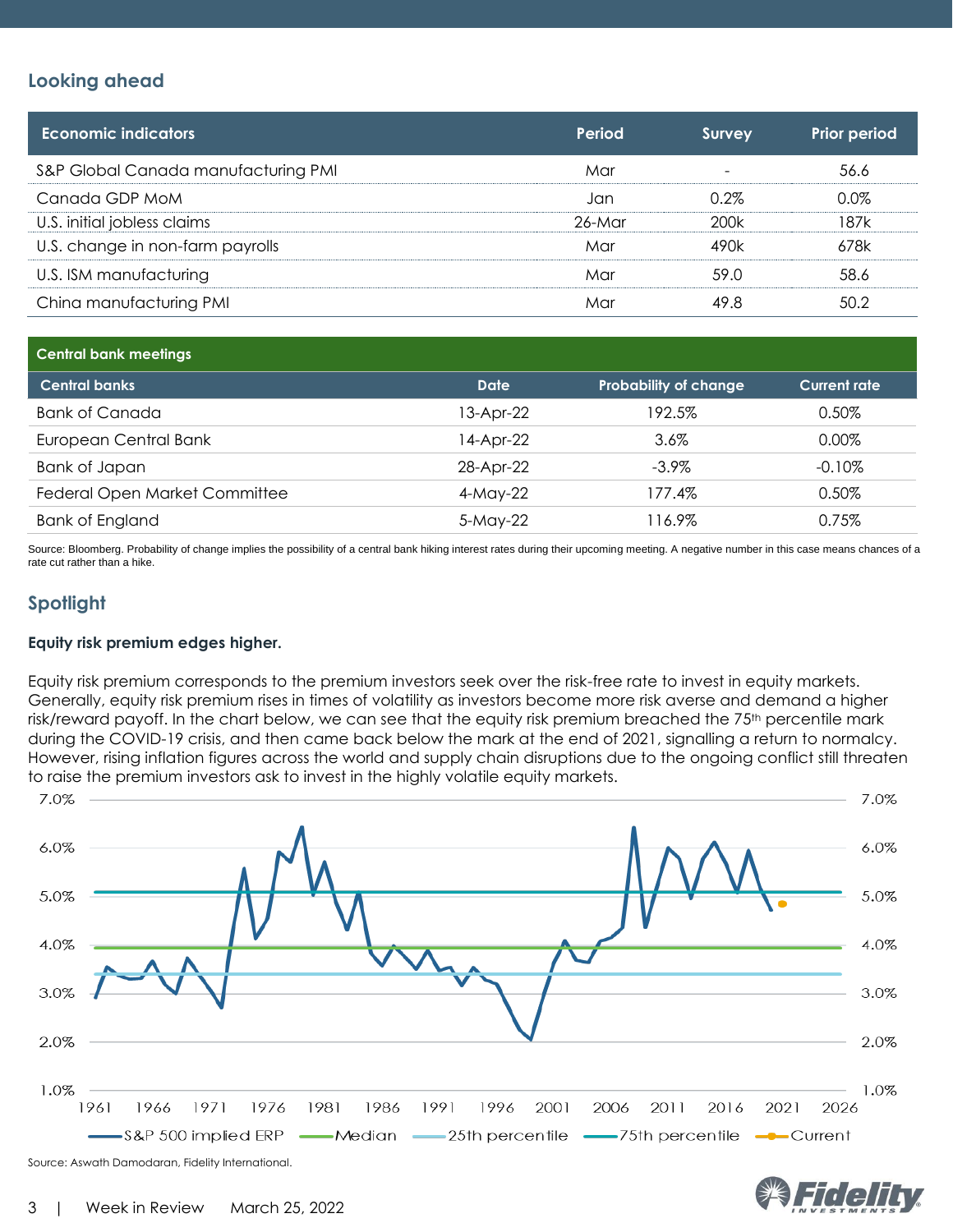#### **Appendix**

| <b>Global markets (Returns in Canadian dollar terms)</b> |           |                |             |             |
|----------------------------------------------------------|-----------|----------------|-------------|-------------|
| <b>Indexes</b>                                           | Close     | Weekly         | <b>MTD</b>  | <b>YTD</b>  |
| S&P/TSX                                                  | 22,005.94 | 0.86%          | 4.16%       | 3.69%       |
| S&P 500                                                  | 4,543.06  | 0.77%          | 2.20%       | $-5.92%$    |
| NASDAQ                                                   | 14,169.30 | 0.96%          | 1.38%       | $-10.61%$   |
| <b>DJIA</b>                                              | 34,861.24 | $-0.70%$       | 1.20%       | $-5.32%$    |
| Russell 2000                                             | 2,077.98  | $-1.39\%$      | $-0.17%$    | $-8.66%$    |
| <b>FTSE 100</b>                                          | 7,483.35  | 0.10%          | $-2.72%$    | $-2.50%$    |
| Euro Stoxx 50                                            | 3,867.73  | $-2.48%$       | $-4.88%$    | $-14.27%$   |
| Nikkei 225                                               | 28,149.84 | 1.38%          | $-1.57%$    | $-9.92%$    |
| Hang Seng                                                | 21,404.88 | $-1.09%$       | $-7.45%$    | $-10.06%$   |
| Shanghai Comp.                                           | 3,212.24  | $-2.26%$       | $-9.53%$    | $-13.04%$   |
| <b>MSCI ACWI</b>                                         | 709.58    | 0.15%          | 0.02%       | $-7.22%$    |
| MSCI EM                                                  | 1,125.01  | $-0.82%$       | $-5.50%$    | $-9.88%$    |
| <b>MSCI ACWI ESG Leaders</b>                             | 2,503.22  | $-0.18%$       | 0.11%       | $-8.10%$    |
| <b>Fixed income</b>                                      | Close     | Weekly         | <b>MTD</b>  | <b>YTD</b>  |
| FTSE Canada Uni.                                         | 1,092.04  | $-1.92%$       | $-4.33%$    | $-8.25%$    |
| <b>BBG Global Agg.</b>                                   | 494.82    | $-2.62%$       | $-5.48%$    | $-8.25%$    |
| <b>TSX Pref</b>                                          | 1,888.29  | $-0.73%$       | $-0.84%$    | $-3.09%$    |
| <b>Bond yields</b>                                       | Close     | bps chg Weekly | bps chg MTD | bps chg YTD |
| 10 yr Canada Govt.                                       | 2.55%     | 35.4           | 73.3        | 112.0       |
| 10 yr U.S. Govt.                                         | 2.47%     | 32.4           | 64.8        | 96.3        |
| 30 yr Canada Govt.                                       | 2.55%     | 17.7           | 46.0        | 87.4        |
| 30 yr U.S. Govt.                                         | 2.58%     | 16.4           | 42.4        | 68.1        |
| <b>Commodities</b>                                       | Close     | Weekly         | <b>MTD</b>  | <b>YTD</b>  |
| Oil                                                      | 142.11    | 9.37%          | 19.92%      | 52.08%      |
| Natural gas                                              | 6.95      | 13.40%         | 24.58%      | 56.83%      |
| Gold                                                     | 2,443.32  | 0.88%          | 0.99%       | 5.61%       |
| Silver                                                   | 31.85     | 1.27%          | 2.81%       | 8.18%       |
| Copper                                                   | 586.21    | $-1.87%$       | 3.83%       | 4.16%       |
| <b>Currencies</b>                                        | Close     | Weekly         | <b>MTD</b>  | <b>YTD</b>  |
| CAD/USD                                                  | 0.8015    | 1.02%          | 1.58%       | 1.29%       |
| USD/EUR                                                  | 0.9106    | 0.63%          | 2.15%       | 3.56%       |
| CAD/EUR                                                  | 0.7298    | 1.64%          | 3.75%       | 4.92%       |
| USD/JPY                                                  | 122.0500  | 2.42%          | 6.13%       | 6.06%       |
| USD/CNY                                                  | 6.3662    | 0.08%          | 0.90%       | 0.16%       |
| USD/MXN                                                  | 20.0336   | $-1.61%$       | $-2.13%$    | $-2.42%$    |
| GBP/CAD                                                  | 1.6446    | $-0.98%$       | $-3.28%$    | $-3.80%$    |
| GBP/USD                                                  | 1.3182    | 0.03%          | $-1.77%$    | $-2.59%$    |

Source: Bloomberg, Refinitiv DataStream. All equity indexes returns are price returns and do not include dividends.